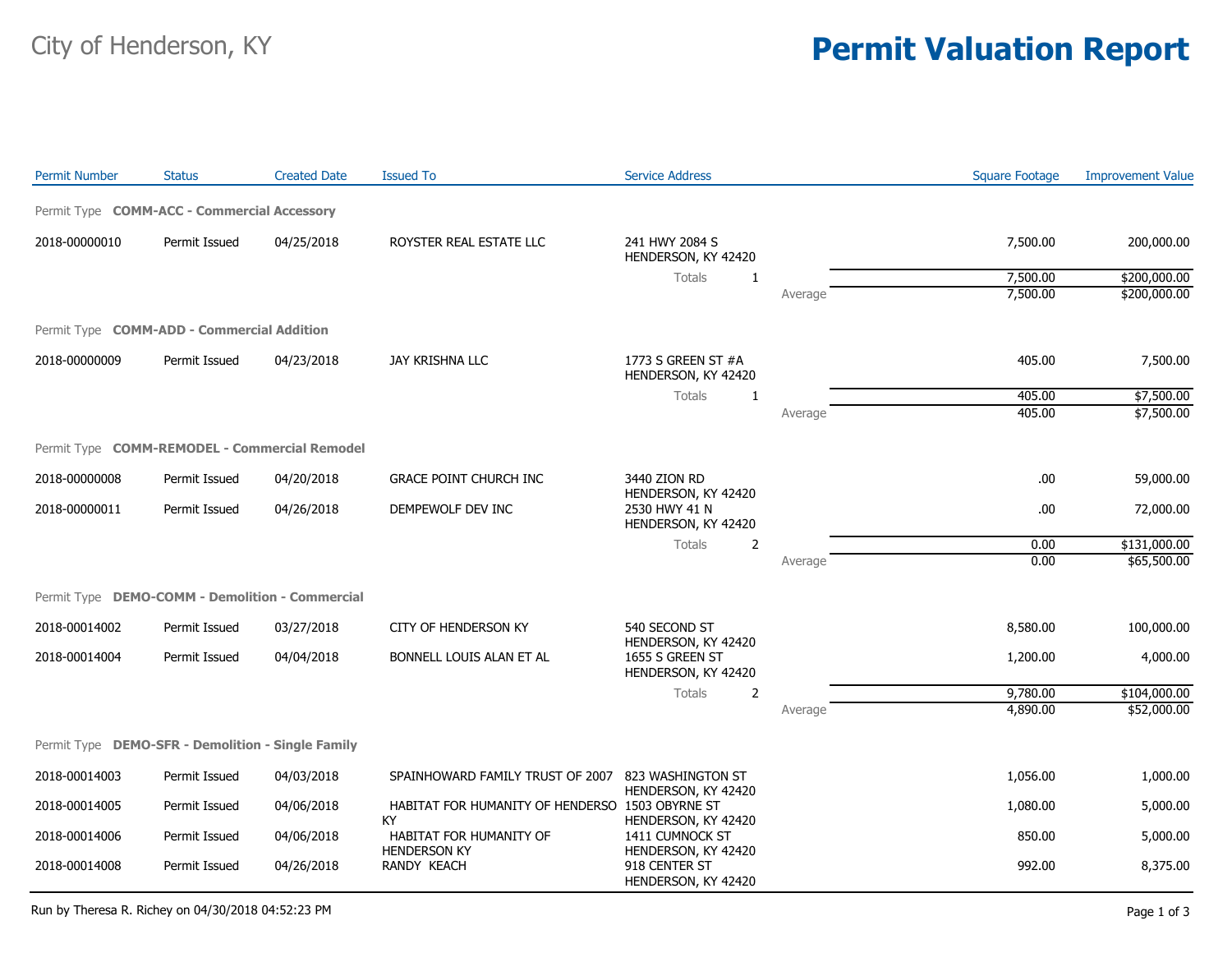## City of Henderson, KY **Permit Valuation Report**

| <b>Permit Number</b>                                 | <b>Status</b>  | <b>Created Date</b> | <b>Issued To</b>                 | <b>Service Address</b>                                        |         | <b>Square Footage</b> | <b>Improvement Value</b> |
|------------------------------------------------------|----------------|---------------------|----------------------------------|---------------------------------------------------------------|---------|-----------------------|--------------------------|
| Permit Type DEMO-SFR - Demolition - Single Family    |                |                     |                                  |                                                               |         |                       |                          |
| 2018-00014009                                        | Permit Issued  | 04/26/2018          | RANDY KEACH                      | 1411 OBYRNE ST                                                |         | 1,256.00              | 6,120.00                 |
| 2018-00014010                                        | Permit Issued  | 04/26/2018          | RANDY KEACH                      | HENDERSON, KY 42420<br>1409 OBYRNE ST<br>HENDERSON, KY 42420  |         | 849.00                | 5,490.00                 |
|                                                      |                |                     |                                  | $\boldsymbol{6}$<br><b>Totals</b>                             |         | 6,083.00              | \$30,985.00              |
|                                                      |                |                     |                                  |                                                               | Average | 1,013.83              | \$5,164.17               |
| Permit Type SFR-ACC - Single Family Accessory        |                |                     |                                  |                                                               |         |                       |                          |
| 2018-00005002                                        | Permit Issued  | 03/13/2018          | ADDISON BERMON & GERALDINE       | 2607 N ELM ST                                                 |         | 224.00                | 700.00                   |
| 2018-00005023                                        | Permit Issued  | 04/10/2018          | <b>COLLINS PAULA R</b>           | HENDERSON, KY 42420<br>2034 COUNTRY DR<br>HENDERSON, KY 42420 |         | 100.00                | 2,150.00                 |
| 2018-00005028                                        | Permit Issued  | 04/23/2018          | EVANS ETHAN D                    | 451 CRESTVIEW DR<br>HENDERSON, KY 42420                       |         | .00.                  | 5,000.00                 |
|                                                      |                |                     |                                  | Totals<br>3                                                   |         | 324.00                | \$7,850.00               |
|                                                      |                |                     |                                  |                                                               | Average | 108.00                | \$2,616.67               |
| Permit Type SFR-ADD - Single Family Addition         |                |                     |                                  |                                                               |         |                       |                          |
| 2018-00005016                                        | Permit Issued  | 03/26/2018          | HAMILTON CURTIS J III & EMILY    | 961 BELLE WOOD DR<br>HENDERSON, KY 42420                      |         | 550.00                | 200,000.00               |
| 2018-00005029                                        | Permit Issued  | 04/27/2018          | <b>BOOK DANIEL D &amp; JULIA</b> | 1007 BOOK ST<br>HENDERSON, KY 42420                           |         | 140.00                | 1,500.00                 |
|                                                      |                |                     |                                  | Totals<br>$\overline{2}$                                      |         | 690.00                | \$201,500.00             |
|                                                      |                |                     |                                  |                                                               | Average | 345.00                | \$100,750.00             |
| Permit Type SFR-NEW - Single Family New Construction |                |                     |                                  |                                                               |         |                       |                          |
| 2018-00005025                                        | Permit Issued  | 04/13/2018          | James Tutor                      | 823 WASHINGTON ST<br>HENDERSON, KY 42420                      |         | 1,140.00              | \$35,000.00              |
|                                                      |                |                     |                                  | Totals<br>1                                                   |         | 1,140.00              | \$35,000.00              |
|                                                      |                |                     |                                  |                                                               | Average | 1,140.50              | \$35,000.00              |
| Permit Type SFR-REMODEL - Single Family Remodel      |                |                     |                                  |                                                               |         |                       |                          |
| 2018-00005019                                        | Permit Expired | 04/02/2018          | <b>JAMES TUTOR</b>               | 823 WASHINGTON ST<br>HENDERSON, KY 42420                      |         | 1,024.00              | 10,000.00                |